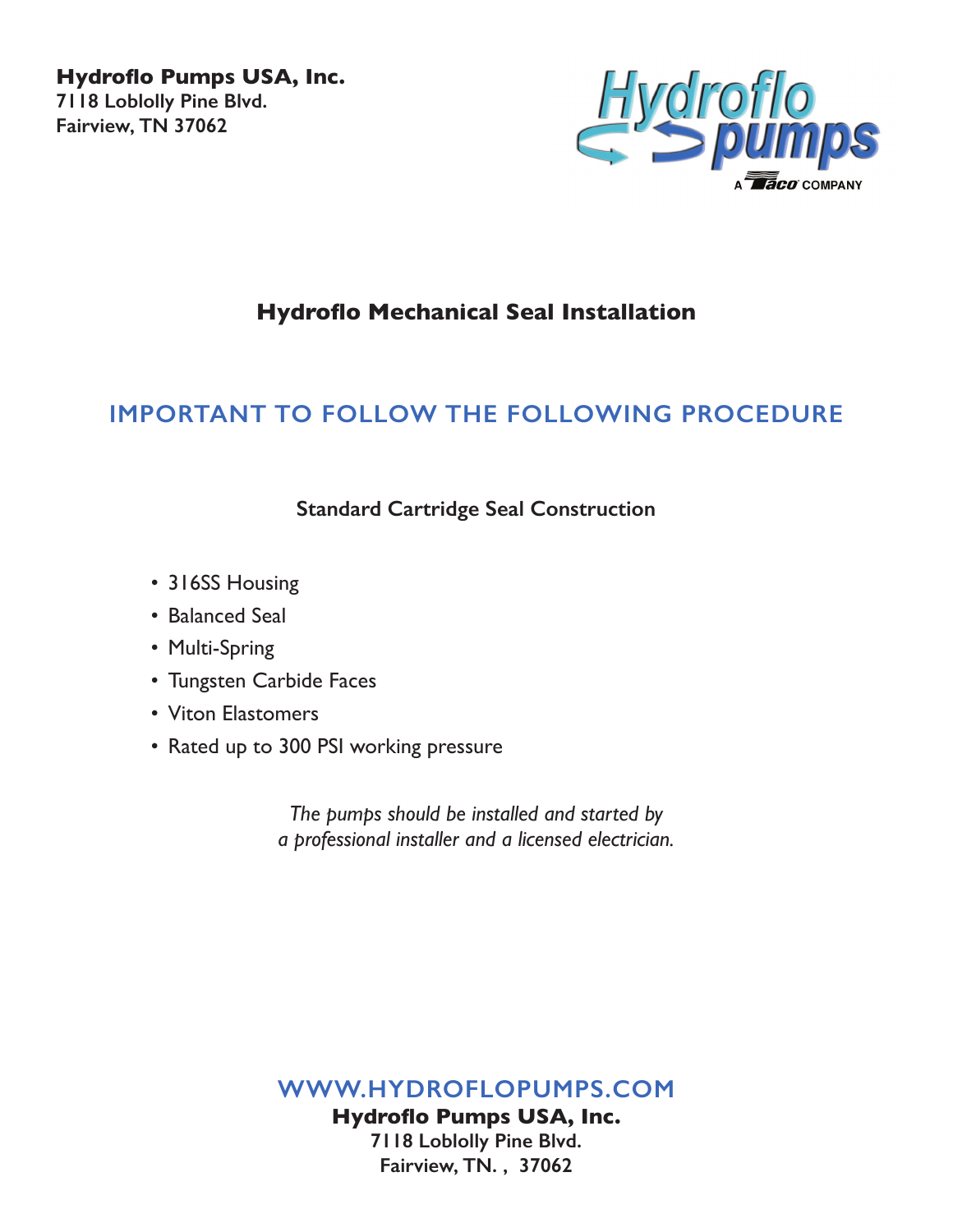

| CATALOG QTY |   | <b>PART NAME</b>            | STANDARD MATERIAL<br>(A S.T.M. DESIGNATION)               | <b>SPECIFICATION</b><br><b>REQUIREMENT</b> |
|-------------|---|-----------------------------|-----------------------------------------------------------|--------------------------------------------|
| 012         | 2 | INPT PIPE PLUG              | <b>COMMERCIAL</b>                                         |                                            |
| 013         |   | DUCTILE IRON PACKING BOX    | lA-536 GR, 65-45-12                                       |                                            |
| 014         |   | O-RING, PACKING BOX         | IBUNA 70-DURO                                             |                                            |
| 019         |   | BEARING, PACKING BOX        | BRONZE B-505-932                                          |                                            |
| 529         | 4 | SCREW, CAP                  | <b>COMMERCIAL</b>                                         |                                            |
| 027         | 2 | STUD, FLAT WASHER, AND NUT  | STAINLESS STEEL                                           |                                            |
| 100         |   | BALANCED, MULTI-SPRING SEAL | 316SS HOUSING, TUNGSTEN CARBIDE FACES,<br>VITON ELASTOMER |                                            |
| 101         |   | O-RING, SEAL                | VITON                                                     |                                            |
|             |   |                             |                                                           | A-00035N                                   |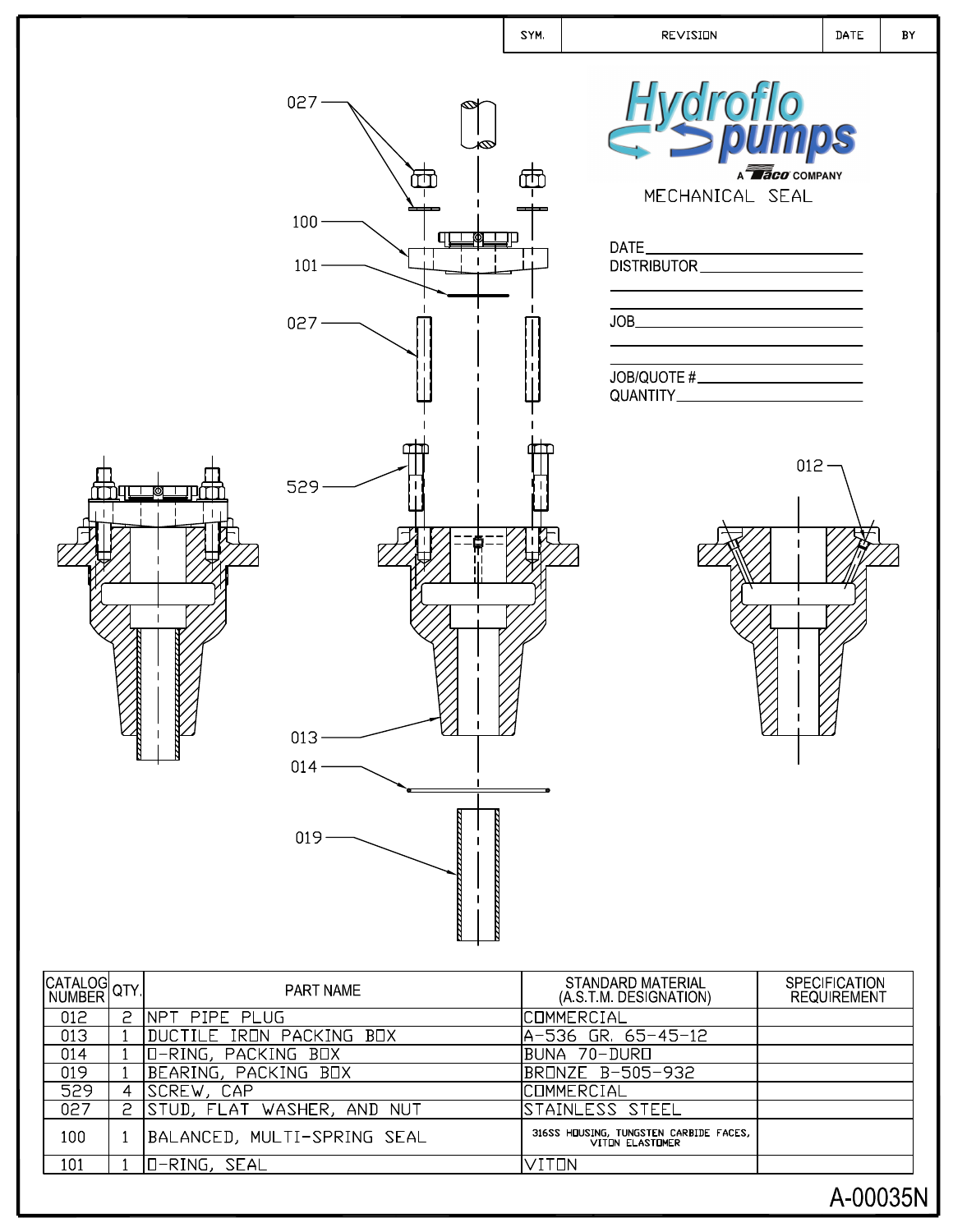- 1. SECURE the seal into the stuffing box of the discharge head.
- 2. Set the lateral (impellers) of the pumps adjusting the head shaft or flanged motor coupling.
- 3. Tighten indicated 4 set screws to the pump shaft.

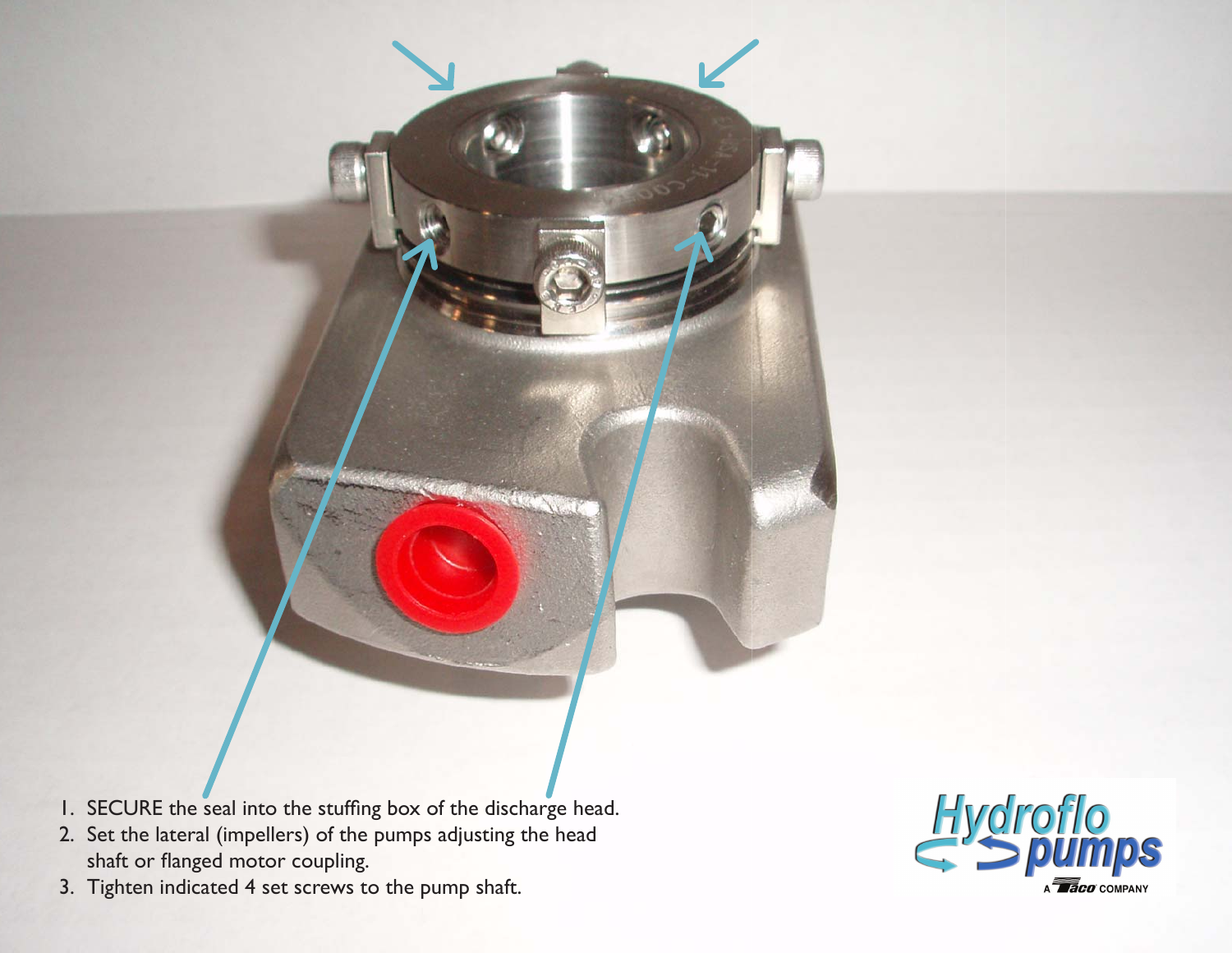4. Remove these 4 set screws and 4 seal blocks from the mechanical seal.

> THE SEAL IS NOW SET TO THE SHAFT INTHE CORRECT POSITION FOR OPERATION